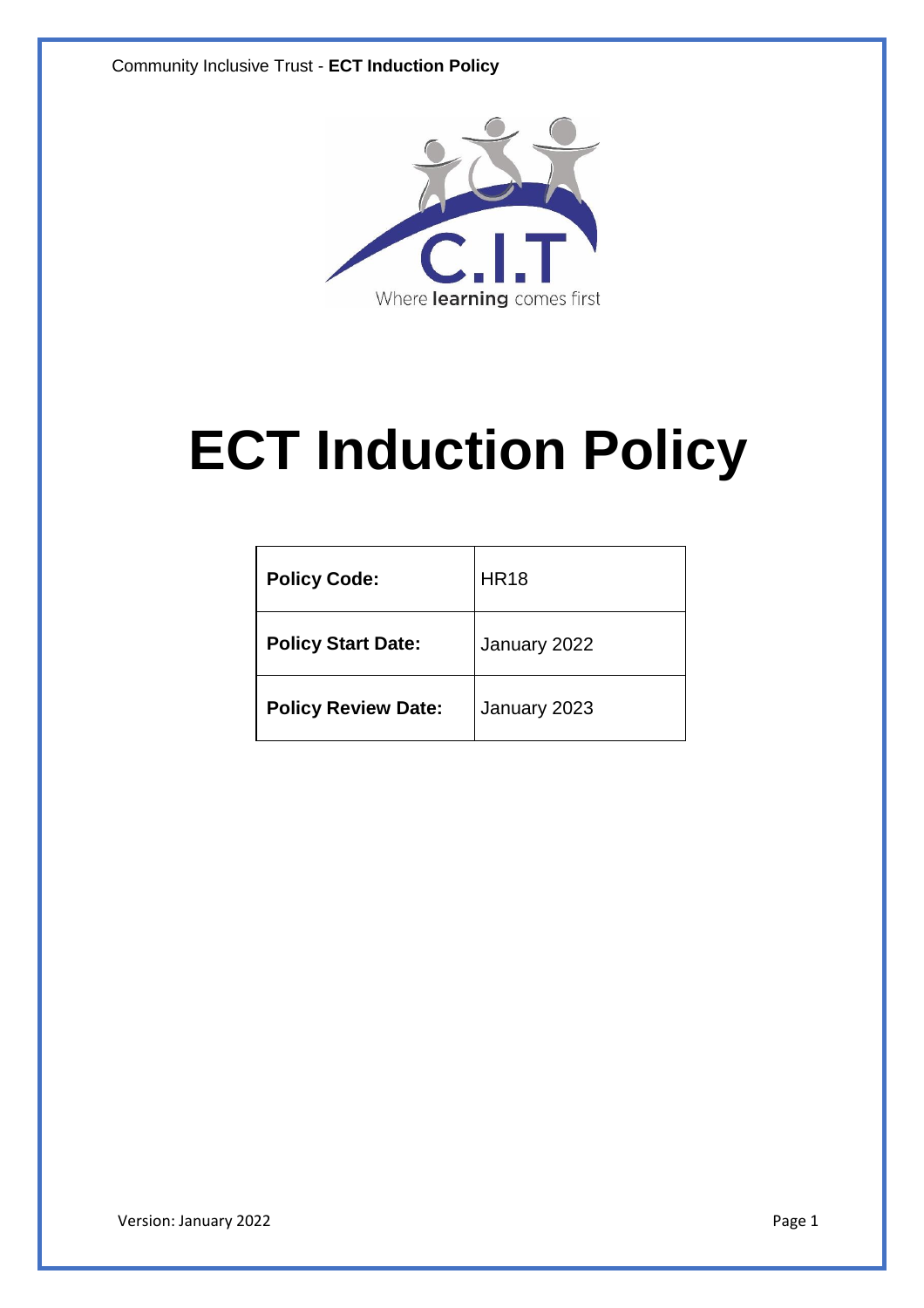#### **Table of Contents**

| <b>Section</b>      |                                            | Page |
|---------------------|--------------------------------------------|------|
| Statement of intent |                                            | 3    |
|                     | Legal framework                            | 3    |
| 2.                  | Roles and responsibilities                 | 4    |
| 3.                  | <b>Statutory Induction</b>                 | 7    |
| 4.                  | Eligibility                                | 8    |
| 5.                  | <b>Suitable Posts</b>                      | 9    |
| 6.                  | <b>Mentoring and Support</b>               | 9    |
| 7.                  | Monitoring and Assessment                  | 10   |
| 8.                  | Completing the induction period            | 12   |
| 9.                  | <b>Record Keeping</b>                      | 13   |
| 10.                 | Confidentiality                            | 13   |
| 11.                 | <b>Special Circumstances</b>               | 14   |
| 12.                 | <b>Unsatisfactory Progress and Appeals</b> | 15   |
| 13.                 | Monitoring and Review                      | 15   |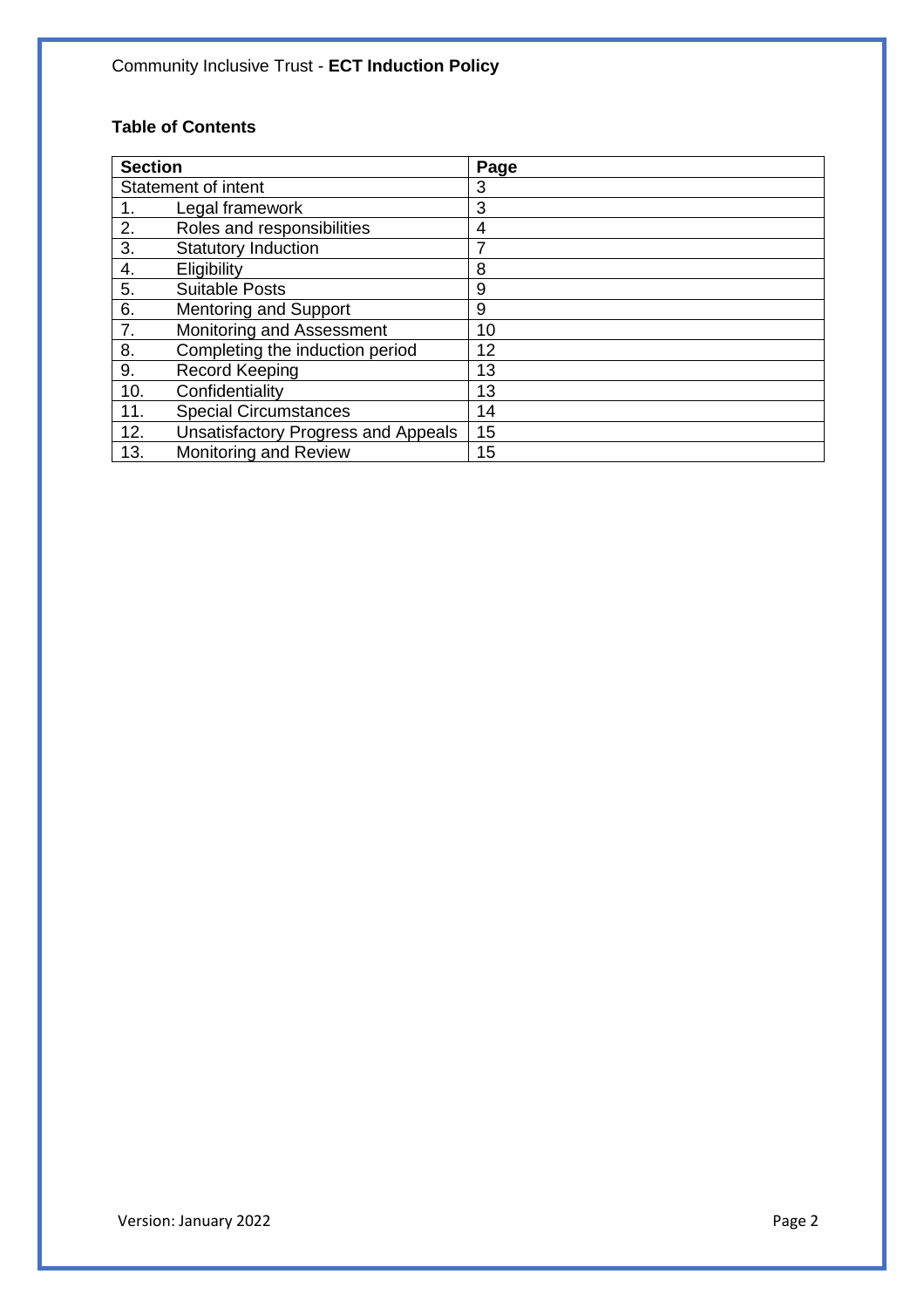# **Statement of intent**

At Community Inclusive Trust (the Trust), we recognise that the successful appointment and induction of an Early Career Teacher (ECT) into one of our schools strongly contributes to both the development of the school and the ECT. ECTs bring new ideas and fresh approaches to teaching. In turn, the Trust endeavours to develop and nurture a promising career.

The induction period for an ECT will:

- Enable the ECT to build upon existing knowledge, skills and understanding.
- Assist the ECT in becoming a full member of the teaching profession and provide a foundation for Continuous Professional Development (CPD).
- Enable the ECT to meet identified goals and complete their induction year to the required standard.
- Support ECTs to become good/outstanding practitioners.
- Be systematic, fair and rigorous in the assessment of an ECT's professional practice.
- Provide support to those ECTs who are struggling to achieve satisfactory progress.

This policy has been established to ensure the requirements listed above are met, all parties benefit from arrangements and that all staff members know their roles, responsibilities and expected practice.

### **1. Legal framework**

- 1.1. This policy has due regard to legislation and DfE guidance, including, but not limited to, the following:
	- DfE (2021) 'Induction for early career teachers (England)'
	- DfE (2021) 'Appropriate bodies guidance: induction and the early career framework'
	- DfE (2019) 'Early career framework' (ECF)
	- DfE (2011) 'Teachers' Standards'
	- Education Act 2002
	- The Education (Induction Arrangements for School Teachers) (England) Regulations 2012 as amended
	- DfE (2020) 'School teachers' pay and conditions document 2020 and guidance on school teachers' pay and conditions'
- 1.2. This policy is linked to the following school policies:
	- Data Protection Policy
	- Code of Conduct
	- Disciplinary Policy
	- Pay Policy
	- Grievance Policy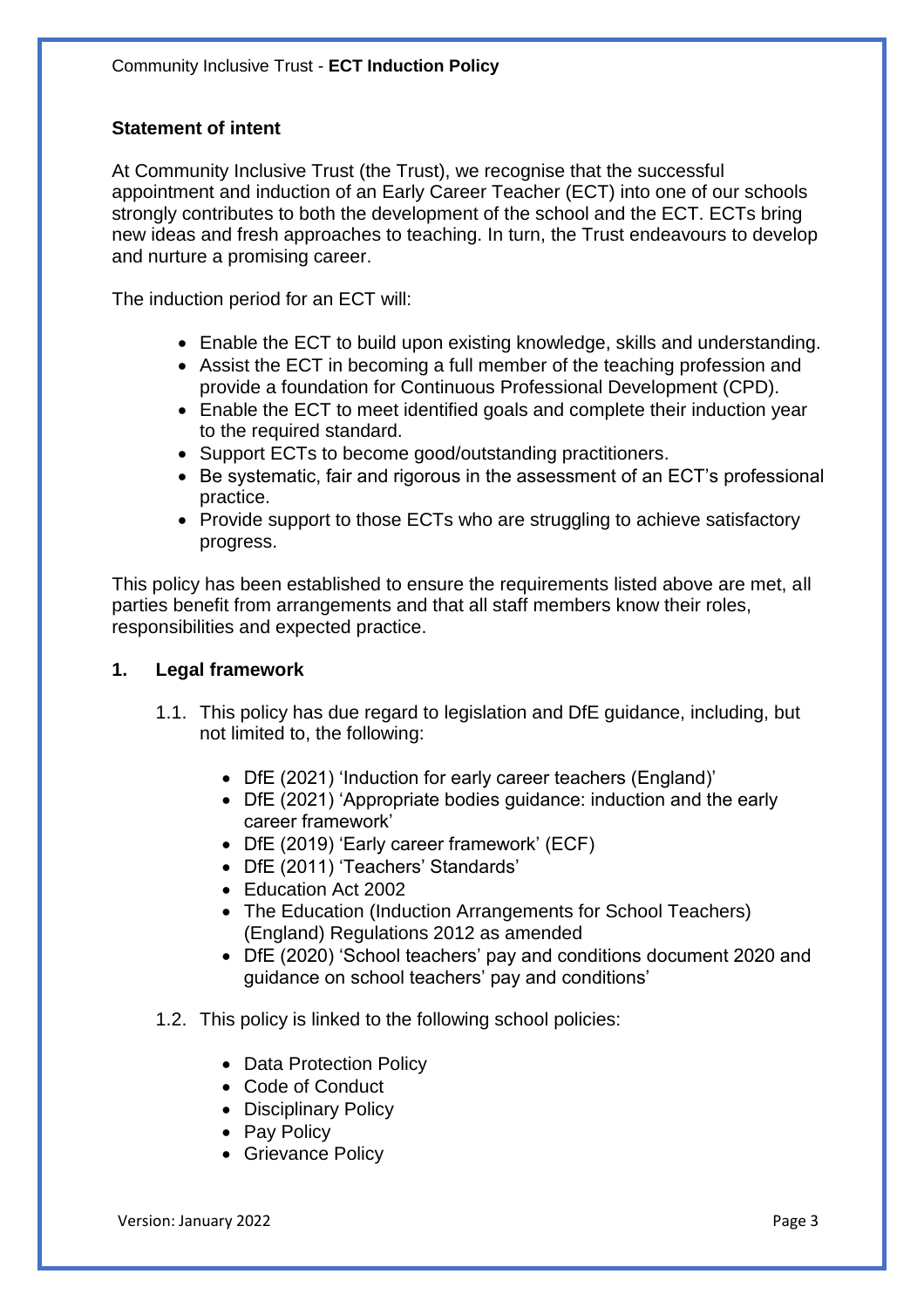# **2. Roles and responsibilities**

- 2.1. ECTs are responsible for:
	- Providing evidence that they have Qualified Teaching Status (QTS) and are eligible to start their inductions.
	- Meeting with their induction mentor to agree on priorities for their programme and review these at regular intervals.
	- Discussing and agreeing with their induction tutor on how best to use their reduced timetable allowance to guarantee engagement with the ECT induction.
	- Participating fully in the agreed monitoring and development programmes.
	- Providing evidence of their progress against the 'Teachers' Standards'.
	- Raising any concerns that they have with their induction tutor as soon as practicable.
	- Consulting their appropriate body named contact at an early stage if there are difficulties with resolving issues with their tutor or school.
	- Participating in the scheduled classroom observations, progress reviews and formal assessment meetings.
	- Agreeing on the start and end dates of the induction period, including any absences, with their induction tutor.
	- Retaining copies of all assessment forms.
- 2.2. The headteacher of the school is responsible for:
	- Monitoring, supporting and assessing the ECT throughout their induction in conjunction with the appropriate body.
	- Ensuring that the ECT has been awarded QTS prior to undertaking induction at the school.
	- Clarifying whether the ECT needs to serve an induction period or is exempt from it.
	- Informing the appropriate body of when an ECT is taking up a post in which they will be undertaking induction.
	- Ensuring the requirements of a suitable post for induction are met.
	- Agreeing with the ECT on which body will act as the appropriate body, in advance of the ECT starting the induction programme.
	- Making sure that the induction tutor has received suitable training and has the time to carry out the role effectively.
	- Ensuring that a personalised ECF-based induction programme is in place.
	- Ensuring that the progress of the ECT is reviewed regularly via termly assessments, observations and feedback of their teaching.
	- Making sure that completed reports are sent to the appropriate body for review.
	- Retaining accurate records of employment that will count towards the induction period.
	- Ensuring that all monitoring and record-keeping regarding induction at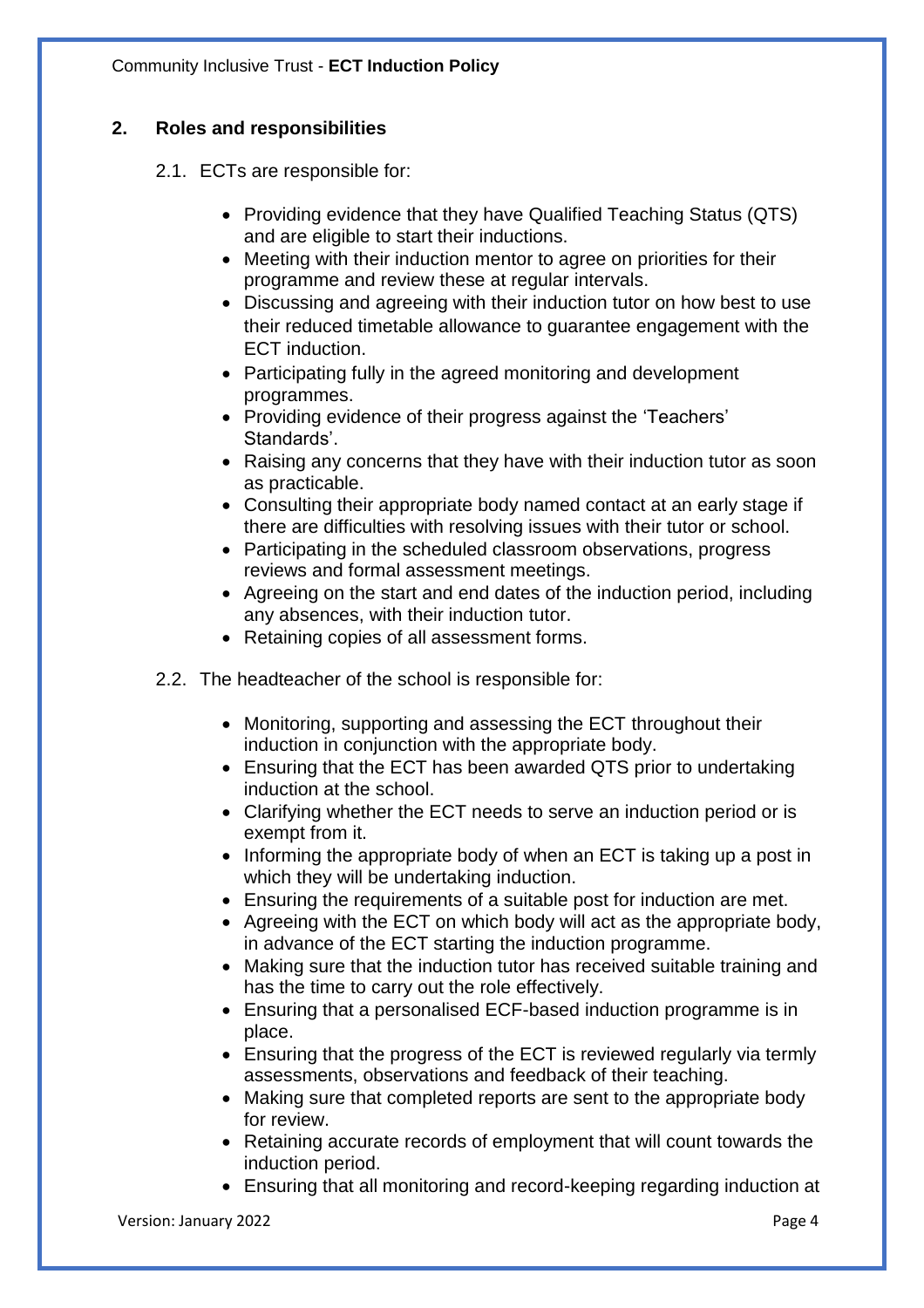the school is completed in a manner that is streamlined and reduces burdens for all involved.

- Making a recommendation to the appropriate body on whether the ECT's performance against the 'Teachers' Standards' is satisfactory or requires an extension.
- Participating in the appropriate body's quality assurance process.
- Ensuring the school retains all relevant documentation and evidence on file for six years.
- Ensuring that a teacher who does not satisfactorily complete an induction period is eligible to carry out short-term supply work.
- Ensuring that the ECT is provided with the Child Protection and Safeguarding Policy, Behavioural Policy and the Code of Conduct and receives relevant training.
- Ensuring the ECT knows the identity and role of the DSL and any deputies.
- Ensuring the ECT knows the school's response to children who go missing from education.
- Ensuring that, under certain circumstances, the following steps are undertaken:
	- Obtaining interim assessments from the ECT's previous post
	- Acting early to alert the appropriate body when an ECT may not be completing induction satisfactorily
	- Ensuring that an ECT who may not be performing against the 'Teachers' Standards' is observed by a third party
	- Notifying the appropriate body if an ECT is absent for a total of 30 days or more
	- Regularly informing the Local School Board about the school's induction procedures
	- Discussing with the appropriate body in exceptional cases where it may be appropriate to reduce the length of the ECT's induction period, e.g. where it is deemed the induction period has been satisfactorily completed
	- Providing interim assessment reports for staff moving in between formal assessment periods
	- $\bullet$  Informing the appropriate body when an ECT serving induction leaves the school
- Ensuring the ECT's post and responsibilities comply with the Trust's specific requirements for ECT induction.
- 2.3. Induction tutors are responsible for:
	- Coordinating, guiding and supporting ECTs' professional development.
	- Reviewing ECTs' progress regularly during the induction period.
	- Undertaking two formal assessment meetings over the induction period.
	- Coordinating input from other staff if required.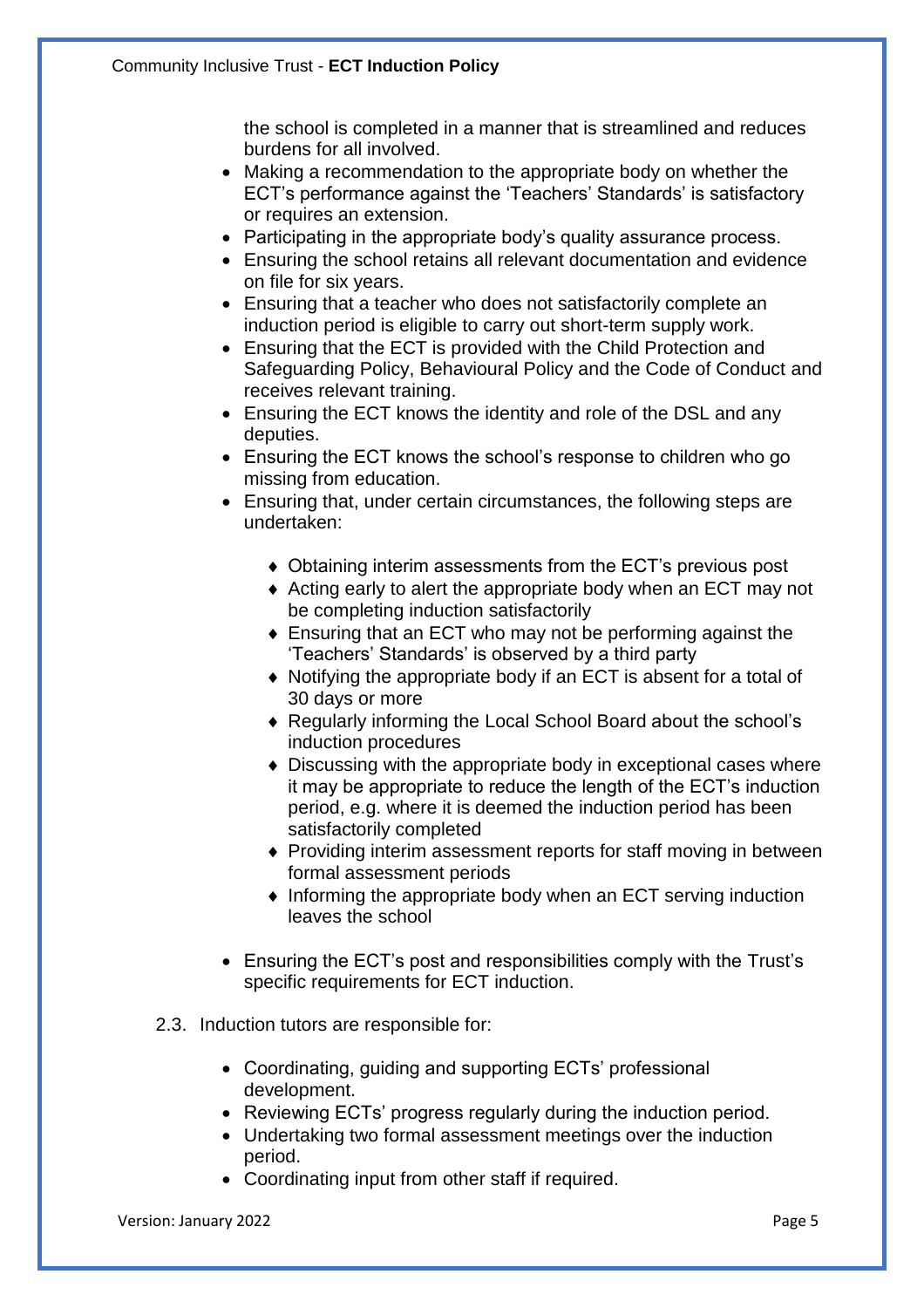- Carrying out progress reviews in terms where a formal assessment does not occur.
- Informing ECTs following progress reviews of the determination of their progress against the 'Teachers' Standards'.
- Sharing progress review records with ECTs, the headteacher and the appropriate body.
- Informing ECTs of the judgements to be recorded in the formal assessment record and inviting ECTs to give their comments.
- Observing the teaching of ECTs and providing feedback.
- Letting ECTs know how they may raise concerns about their induction programme and personal progress both inside and outside the school.
- Taking prompt, appropriate action if ECTs are facing difficulties.
- Ensuring all monitoring and record-keeping is completed in a manner which is streamlined and reduces burdens, including ensuring all evidence requested from ECTs draws on existing or working documents.
- 2.4. Mentors are responsible for:
	- Regularly meeting with the ECT for structured sessions to provide effective, targeted feedback.
	- Working in collaboration with the ECT and other staff members involved in the ECT's induction to help ensure the ECT receives a high-quality induction programme based on the ECF.
	- Providing or coordinating effective support for the ECT, including phase- or subject-specific mentoring.
	- Taking prompt, appropriate action if the ECT is facing difficulties.
- 2.5. Appropriate bodies have a quality assurance role and are responsible for:
	- Ensuring the headteacher and Trust Board are aware of their responsibilities and are capable of meeting these responsibilities regarding monitoring support and assessment. This includes making sure that each ECT receives a personalised induction programme, designated tutor support and a reduced timetable.
	- Ensuring procedures in place with regard to support, monitoring, assessment and guidance are fair and appropriate.
	- Maintaining full responsibility for their regulatory duties, and not delegating these.
	- Consulting with the headteacher on the nature and extent of the quality assurance procedures in the school.
	- Ensuring the headteacher has implemented a programme which is clearly based on the ECF.
	- Taking action to address areas that require further development and support, where an ECT is facing difficulties.
	- Ensuring induction tutors have the ability and time to carry out their role effectively.
	- Contacting a school when the school's responsibilities are not being fulfilled.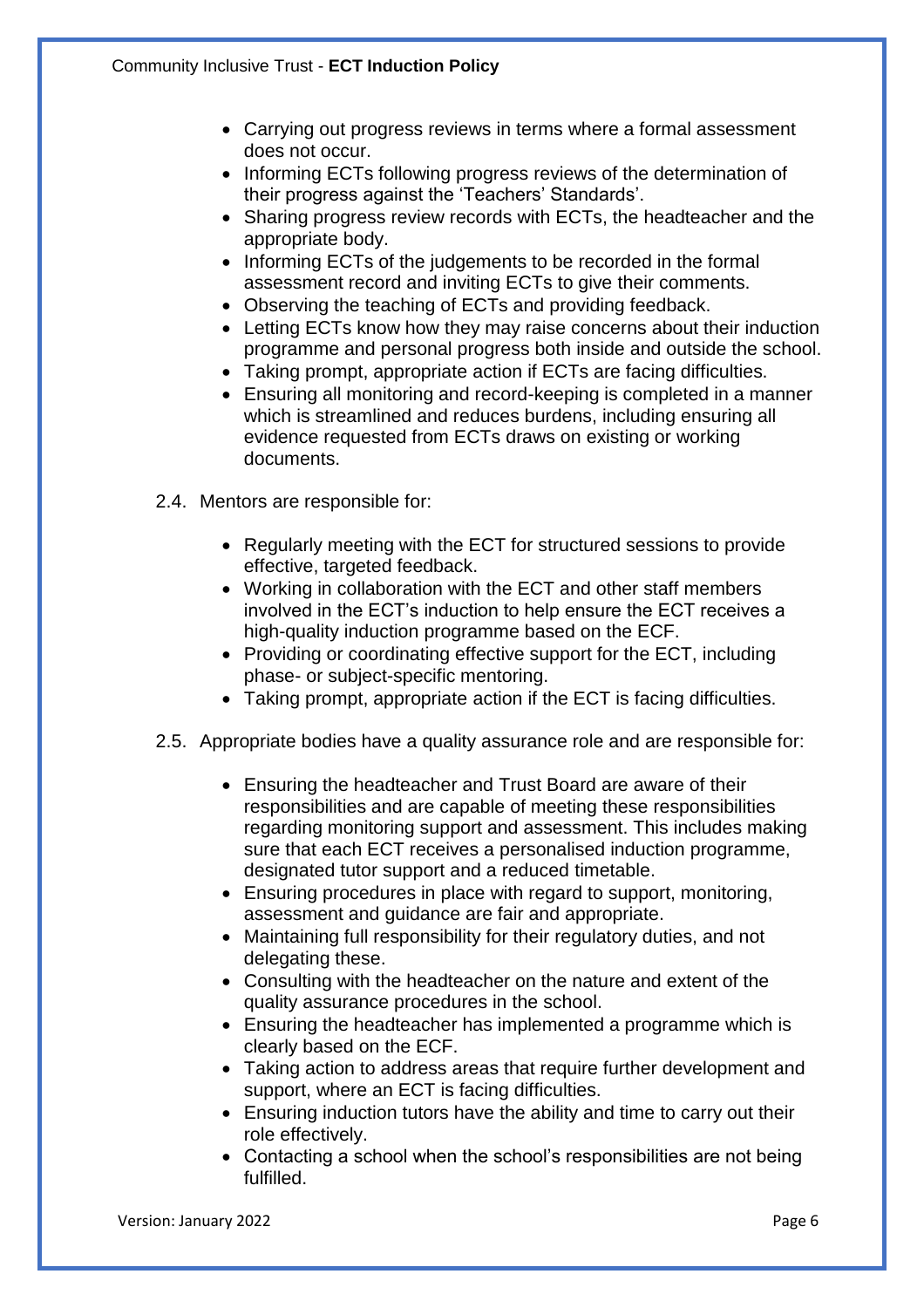- Ensuring that the headteacher has confirmed that the award of QTS has been made.
- Ensuring the school is providing a reduced timetable in addition to planning, preparation and assessment (PPA) time.
- Ensuring ECTs are provided with a named contact within the appropriate body to raise concerns if they have any.
- Ensuring records and assessment reports of ECTs are maintained.
- Ensuring an agreement is reached with the headteacher and the ECT to determine where a reduced induction period may be appropriate.
- Ensuring a final decision is made on whether the ECT's performance is satisfactory against the 'Teachers' Standards'.
- Ensuring they provide the Teaching Regulation Agency (TRA) with information about ECTs who have started, completed, or left partway through an induction period, or require an extension, as well as details of the type of induction the ECT is undertaking.
- Ensuring they respond to requests from schools and colleges for support and guidance with regard to the ECT's induction programmes.
- Responding to requests for assistance and advice with training for induction tutors.
- Providing the headteacher with information on the types of induction available.
- Ensuring all monitoring and record-keeping is completed in a manner which is streamlined and reduces burdens, including ensuring all evidence requested from ECTs draws on existing or working documents.
- 2.6. The Trust Board (through the Education and Safeguarding Scrutiny Committee) are responsible for securing assurance from the Directors of Education that:
	- Staff and schools are compliant with this policy and all relevant guidance.
	- Schools have the capacity to support the ECT.
	- Headteachers are fulfilling their responsibilities.
	- Any concerns raised by an ECT are investigated accordingly using the Trust's Grievance Policy.
	- Advice is sought from the appropriate body on the school's induction procedures and the responsibilities of staff involved in the process.
	- General reports are provided from the induction tutors on the progress of an ECT.

# **3. Statutory Induction**

- 3.1. The statutory induction of an ECT is the bridge between ITT and a career in teaching. The school will support ECTs in demonstrating that their performance against relevant standards is satisfactory and equip them with the tools to be a successful teacher.
- 3.2. The 'Teachers' Standards' will be used to assess an ECT's performance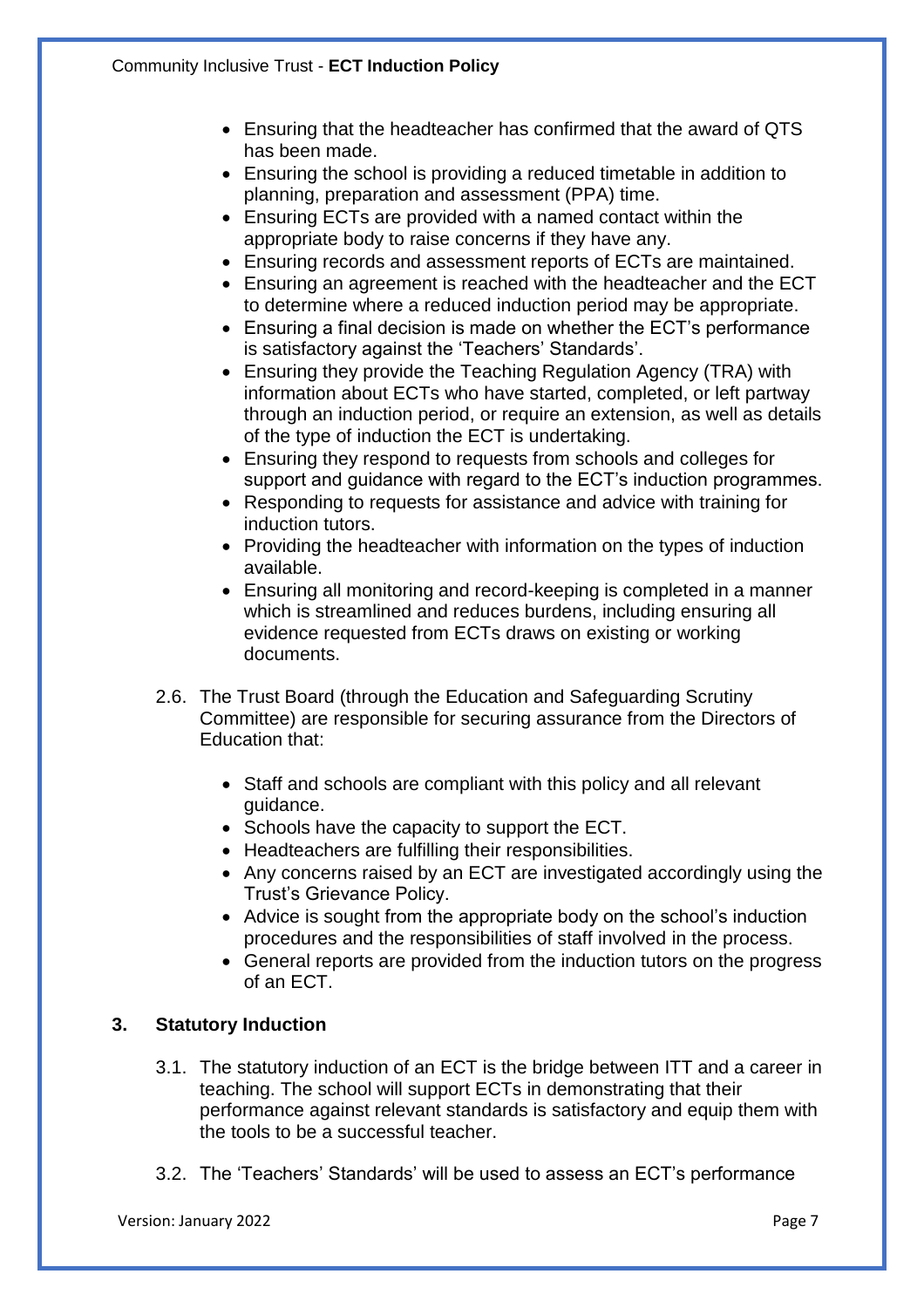during their induction period. These standards will be considered against what can reasonably be expected of the ECT within their work context. All judgements will reflect the expectation that the ECT has effectively consolidated their ITT and demonstrated their ability to meet the relevant standards consistently over a sustained period. The ECF will not be used as an assessment tool.

- 3.3. A qualified teacher will not be employed as a teacher by the school unless they have satisfactorily completed their induction period, or if they meet any of the exemptions listed in Appendix A.
- 3.4. ECTs serving induction on a full-time basis are required to complete an induction period of two academic years, unless they are subject to an official and agreed reduction or extension to this period in some circumstances. ECTs serving induction on a part-time basis are required to serve the full-time equivalent of two full academic years.
- 3.5. Short-term supply teaching of less than one term will not count towards an ECT's induction, as the time frame is too short to enable them to demonstrate performance against relevant standards. If a supply term is extended, the school will not backdate the induction, but will begin the induction upon extension.
- 3.6. Where an ECT is judged to have failed to meet the 'Teachers' Standards' at the end of their induction period, they will not be permitted to repeat induction. They will, however, have the opportunity to appeal against the decision.

# **4. Eligibility**

- 4.1. In order to determine eligibility, the headteacher will undertake preemployment checks on the ECT before the ECT takes up the post – these will be verified by the appropriate body. These pre-employment checks will include determining that the ECT holds QTS. The headteacher and the appropriate body will check with the TRA that the ECT holds QTS prior to the induction beginning.
- 4.2. If an ECT holds QTS but has already completed a period of induction which resulted in a judgement of failing to meet the 'Teachers' Standards', they will not be eligible to undertake statutory induction at the school. The headteacher will confirm whether this is the case by consulting the TRA.
- 4.3. The school will not refuse an induction post to an ECT whose QTS was obtained several years ago; although ECTs are encouraged to undertake induction as soon as possible after gaining QTS, there are no barriers to them undertaking induction later.
- 4.4. Teachers who completed their ITT between 1 May 2000 and 30 April 2001 (known as Cohort 1 teachers) are also required to pass the QTS numeracy skills test before completing an induction.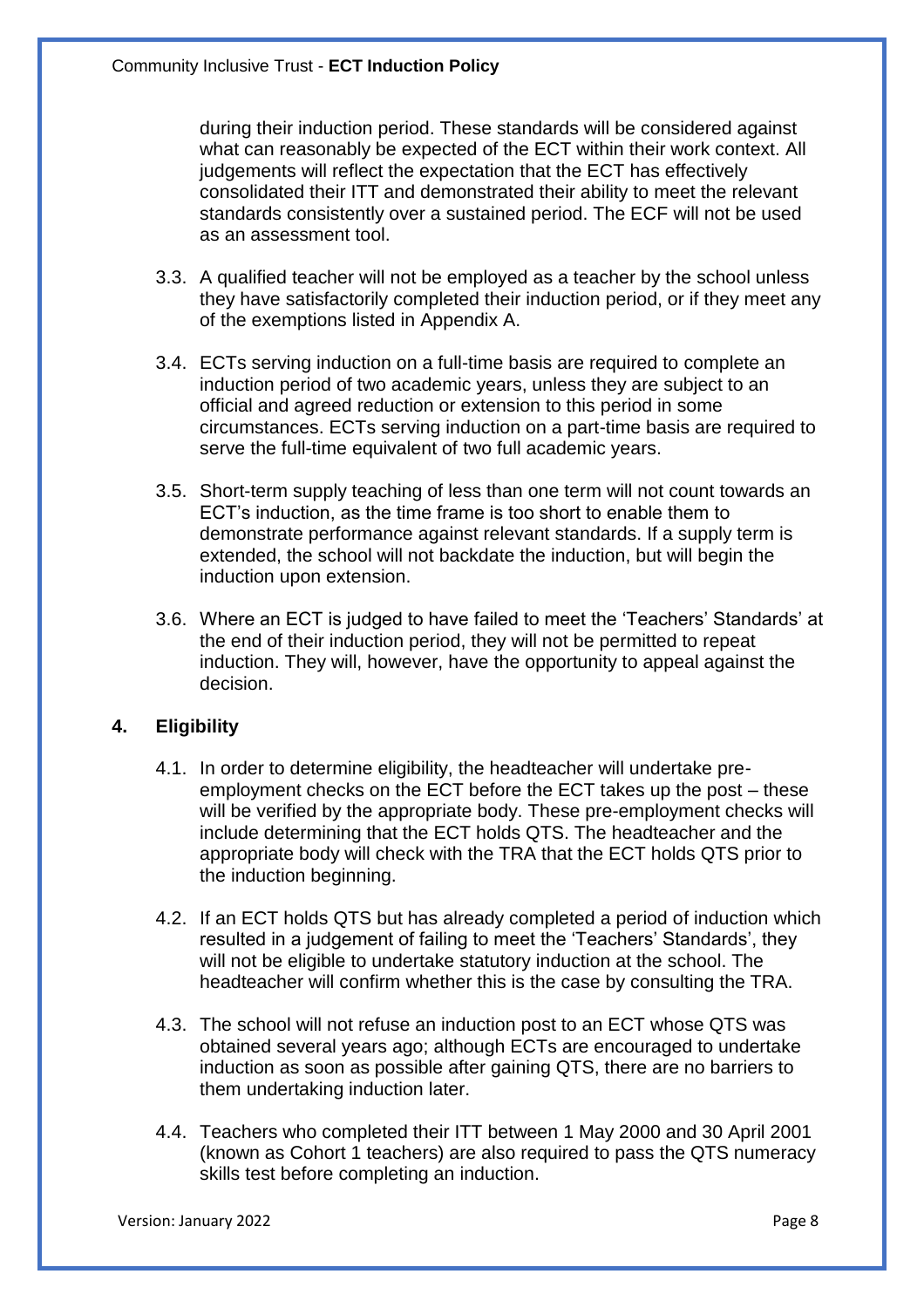### **5. Suitable Posts**

- 5.1. The headteacher and appropriate body will first agree on the suitability of a post for induction, guided by the following considerations. The post will:
	- Have a headteacher who can make a recommendation about whether the ECT's performance against the 'Teachers' Standards' is satisfactory.
	- Have an agreement with an appropriate body to quality-assure the process.
	- Provide the ECT with the tasks, experience and support needed to enable them to demonstrate satisfactory performance against the 'Teachers' Standards'.
	- Ensure the appointment of an induction tutor who holds QTS, and has relevant knowledge and experience.
	- Provide the ECT with a reduced timetable to enable them to undertake the activities involved in their induction programme.
	- Not make unreasonable demands upon the ECT.
	- Not normally demand teaching outside the phase or subject(s) for which the ECT has been employed to teach.
	- Not present, on a day-to-day basis, the ECT with unreasonably demanding discipline problems.
	- Involve the ECT regularly teaching the same classes.
	- Involve planning, teaching and assessment processes similar to those in which other teachers working in similar posts are engaged.
	- Not involve non-teaching responsibilities without the provision of appropriate preparation and support.
- 5.2. The Director of Education will be satisfied that the school has the capacity to support the ECT in the role and that the headteacher is fulfilling their responsibilities.
- 5.3. The school will recognise that if it enters special measures following an Ofsted inspection, it will not be permitted to offer inductions to ECTs, unless it is given specific permission to do so from an Ofsted inspector. The appropriate body will also need to be satisfied that such circumstance would not unfairly compromise the ECT's ability to successfully their induction.

### **6. Mentoring and Support**

6.1. ECTs will be provided with a designated mentor to support them through their induction period, usually a relevant member of the school's teaching staff. The individual who becomes the ECT's mentor will be identified by the headteacher. This mentor will hold QTS and have the necessary knowledge, experience and time available to carry out the role effectively.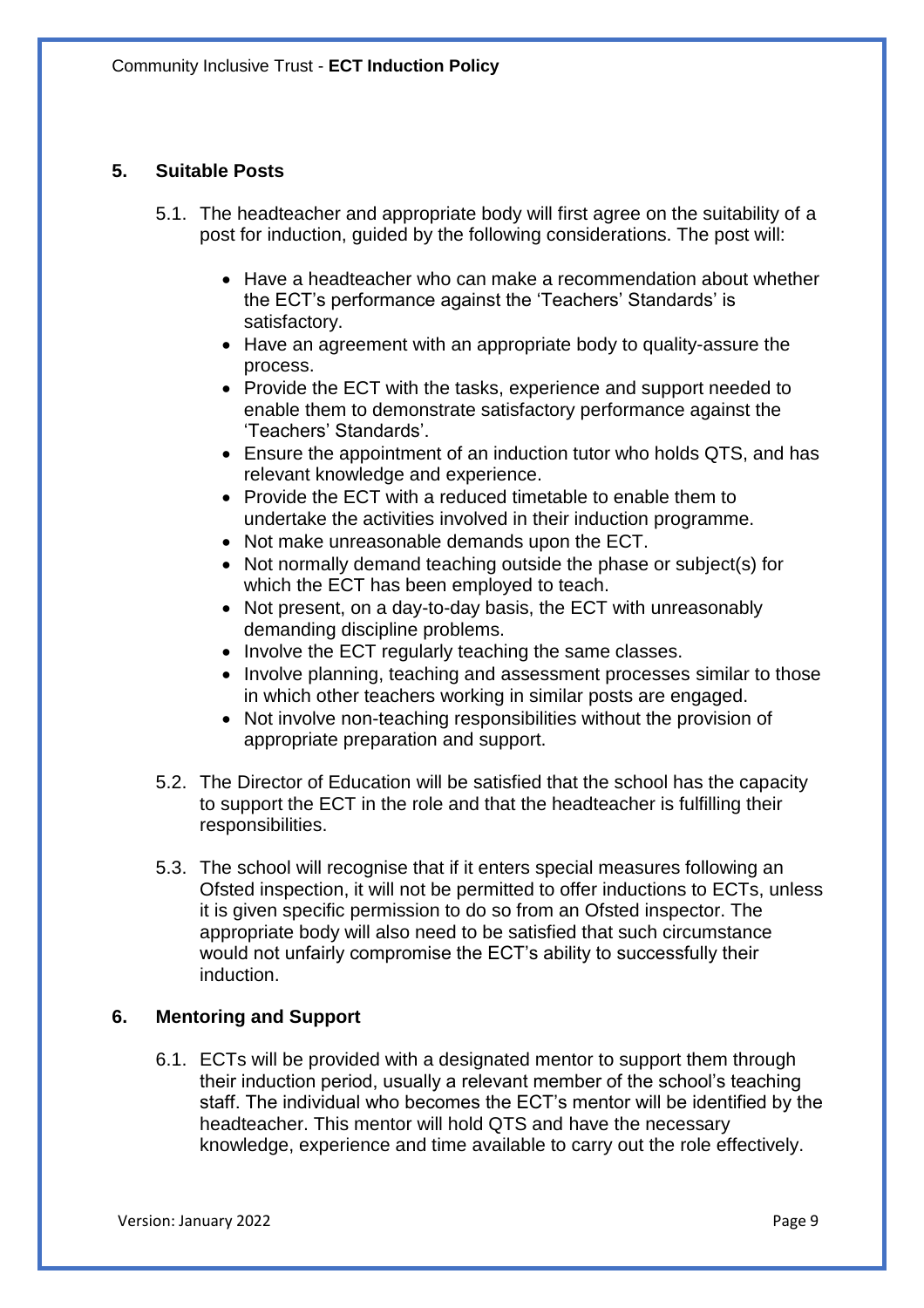- 6.2. The role of the mentor will be held by a different individual to the induction tutor where at all possible. Where this is not possible, the headteacher may decide to designate a single individual to hold both roles, which may be the headteacher themselves in exceptional circumstances. Where this is the case, the headteacher will ensure the individual understands that they are fulfilling two discrete roles and will ensure that the mentoring support offered is kept separate to any assessment of the ECT against the 'Teachers' Standards'.
- 6.3. Mentors are provided for ECTs in a supportive and advisory capacity only; mentors will not carry out formal assessments of ECTs (unless the mentor is the same individual as the induction tutor). Mentors will hold regular oneto-one sessions with ECTs to discuss how the ECT's induction is going, including offering advice and providing an opportunity for the ECT to ask questions or raise any issues.
- 6.4. ECT's will be enrolled to the Full Induction Programme led by the L.E.A.D Teaching Hub and Education Development Trust. ECT's will receive 36 hours of training and support in year 1 and 20 hours in year 2. Mentors will receive training to support them in their role. Mentors will be expected to attend these training sessions to ensure they are successful in their role.

# **7. Monitoring and Assessment**

- 7.1. ECTs will also be provided with an induction tutor who will provide regular monitoring and support, and coordination of assessment. The induction tutor will be identified by the headteacher. This individual will hold QTS and will have the necessary skills, knowledge and time available to effectively work in this role. The role of the induction tutor will be held by a separate individual to the individual performing the role of the mentor where at all possible, as outlined above. In exceptional circumstances it may be appropriate for the headteacher themselves to perform the role of induction tutor.
- 7.2. The main responsibilities of the induction tutor will be to make rigorous and fair judgements about the ECT's progress against the 'Teachers' Standards', and to recognise when early action is required to support an ECT who is experiencing difficulties. ECTs will be informed that they should raise any concerns about their induction with their induction tutor in the first instance. If the matter is not resolved, the ECT will be informed that they can notify their named contact at the appropriate body, who will then investigate the issues raised.
- 7.3. Termly observations of the ECT's lessons will be conducted, usually by the induction tutor. Post-observation review meetings will be arranged in advance of an observation taking place. Following an observation, the ECT and the observer (induction tutor) will meet to review the teaching observed. All feedback provided by the induction tutor will be prompt and constructive. The induction tutor will make a brief written record of the feedback discussed in a review meeting, which will clearly indicate where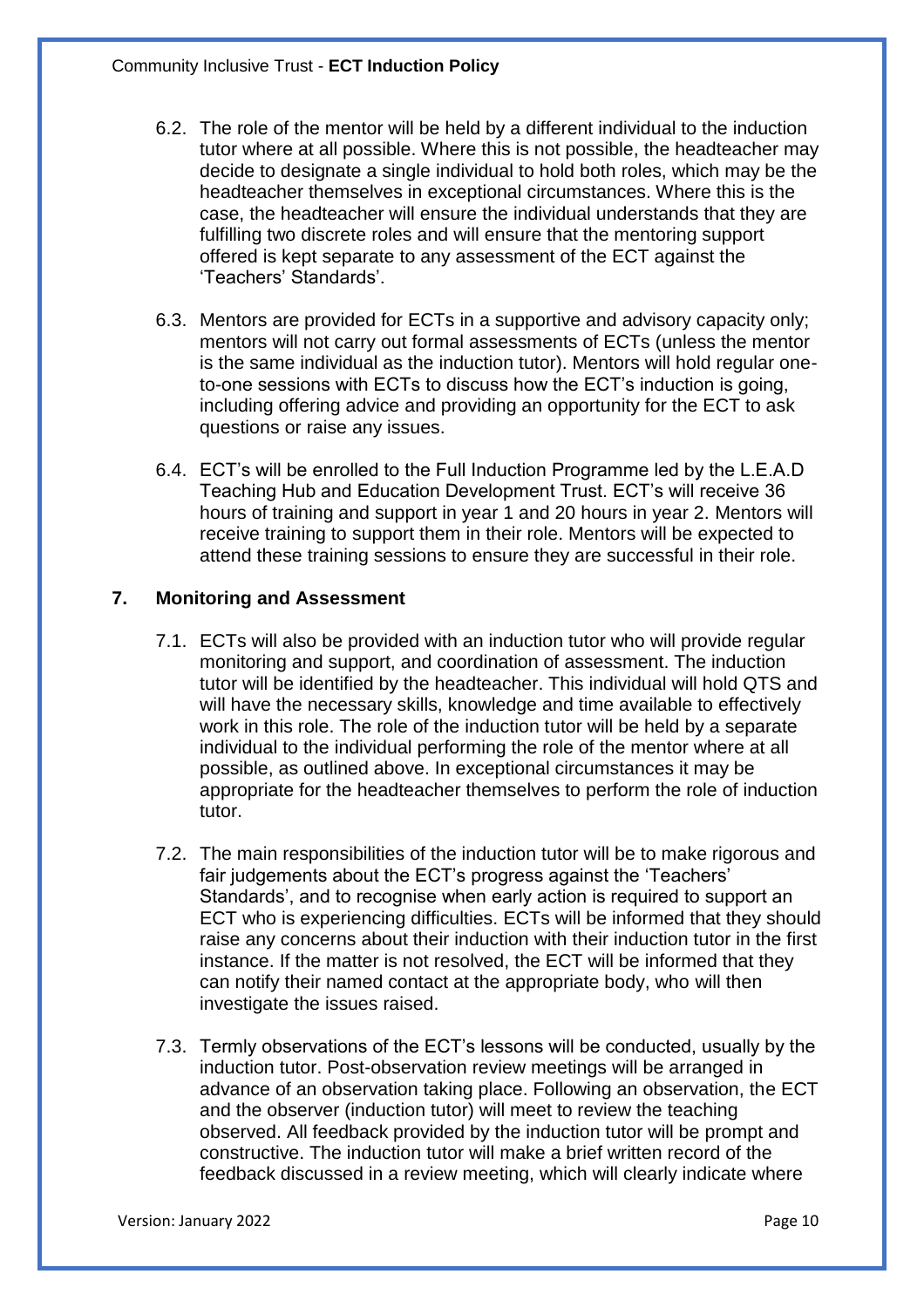any development needs have been identified as a result of the observation.

- 7.4. ECTs will receive progress reviews against the 'Teachers' Standards', conducted by their induction tutors, in each term of their induction where a formal assessment is not scheduled. Progress reviews will not require ECTs to produce any new evidence specifically to inform the review; all progress reviews will draw on existing evidence of ECTs' teaching. ECTs may be asked to provide copies of existing evidence to the induction tutor to help inform the review. A written record of each progress review will be retained by the school and a copy will be provided to the ECT. This record will include:
	- Whether the induction tutor believes the ECT is on track to successfully complete their induction.
	- A brief summary of the evidence collected by the induction tutor.
	- The agreed development targets for the ECT.
	- A review of the ECT's objectives in relation to the 'Teachers' Standards' and the ECT's own individual strengths and needs.
- 7.5. The induction tutor will update the headteacher on the ECT's progress after each progress review. The induction tutor will also notify the appropriate body whether the ECT is making satisfactory progress towards successfully completing their induction. Where the induction tutor believes the ECT is not making satisfactory progress, the induction tutor will also outline to headteacher and the appropriate body the plan they have put in place to support the ECT.
- 7.6. The ECT will be clearly informed of the outcome of their progress review, to ensure that their formal assessments present no unexpected results to the ECT.
- 7.7. ECTs will be formally assessed in the final term of the first year of their induction and again in the final term of the second year of their induction. The exact dates of these assessments will be agreed between the headteacher and the ECT in advance. Formal assessments will be carried out by the induction tutor or the headteacher only.
- 7.8. All evidence used for formal assessments will be drawn from the ECT's teaching work during their induction. In order to reduce the potential burden of evidence collection, the evidence used will largely come from that collected during progress reviews, and will consist of existing or working documents. ECTs will not be required to create anything new for a formal assessment. Any evidence used during a formal assessment will be clear and transparent; copies of all evidence used will be provided to both the ECT and the appropriate body. As a result, the school aims for all formal assessments to work in combination with the regular progress reviews; where possible, the ECT should not find any unexpected results from a formal assessment.
- 7.9. The individual undertaking a formal assessment will produce a report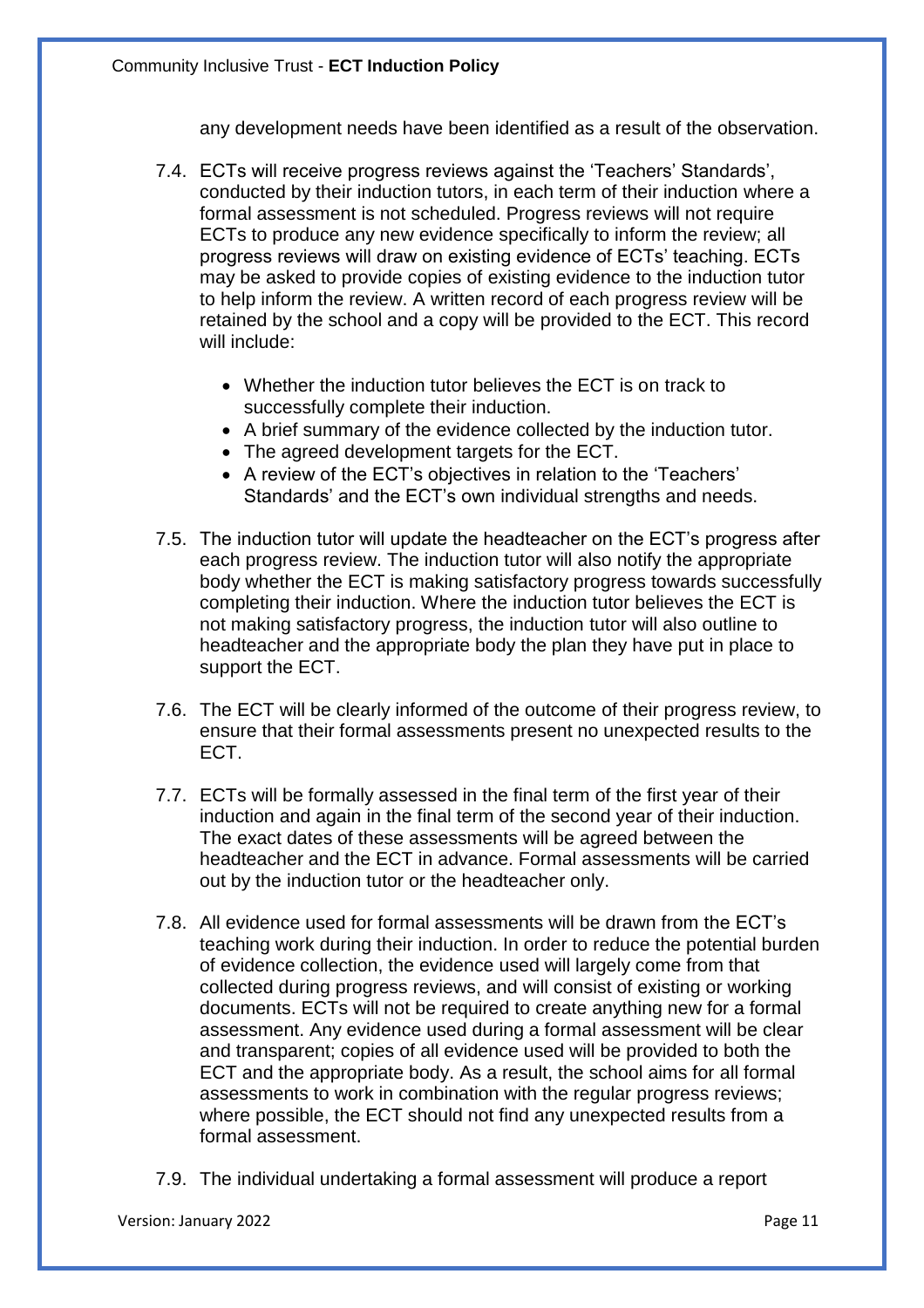following the assessment. This report will make clear how the ECT has been assessed against the 'Teachers' Standards'. Once the report has been completed, the headteacher will hold an assessment meeting with the ECT, where the ECT will be able to add their comments to the report. The report will be signed by the induction tutor, headteacher and ECT. The ECT will then be given the original report and a copy will be sent to the appropriate body. For the final assessment report, the headteacher will record their recommendation to the appropriate body of whether the ECT's performance throughout their induction has been satisfactorily demonstrated their competence against the 'Teachers' Standards'. For the final assessment meeting, the headteacher will ensure a copy of the report is sent to the appropriate body within 10 working days of the final assessment meeting.

7.10.Where an ECT decides to leave their post at the school after completing one term or more, the induction tutor will complete an interim assessment before the ECT leaves the post.

### **8. Completing the induction period**

- 8.1. ECTs will have completed their induction period when they have served:
	- The full-time equivalent of two standard academic years (usually six terms); or
	- A reduced period of a minimum of one term (as agreed with the appropriate body) based on previous teaching experience; or
	- A reduced period for part-time ECTs covering but not equivalent to two academic years (as agreed with the appropriate body); or
	- An extended period as a result of absences occurring during the period; or
	- An extension following a decision by the appropriate body or the appeals body.
- 8.2. ECTs are still able to progress both their career and pay grade during and after the two-year induction period, and are not adversely impacted by this.
- 8.3. The appropriate body will make the final decision as to whether an ECT's performance against the 'Teachers' Standards' has been satisfactory, taking into account the recommendations of the headteacher. The appropriate body will make a decision within 20 working days of receiving the headteacher's recommendation. They will then send written notification within three working days of reaching the decision to the ECT and the headteacher.
- 8.4. If the decision is taken to extend the period of induction, the ECT will be informed of their right to appeal against this decision and provided with the name and address of the TRA. Any appeal will be notified within 20 working days or the appeal will be deemed to have expired.
- 8.5. Where an ECT fails induction and gives notice that they do not intend to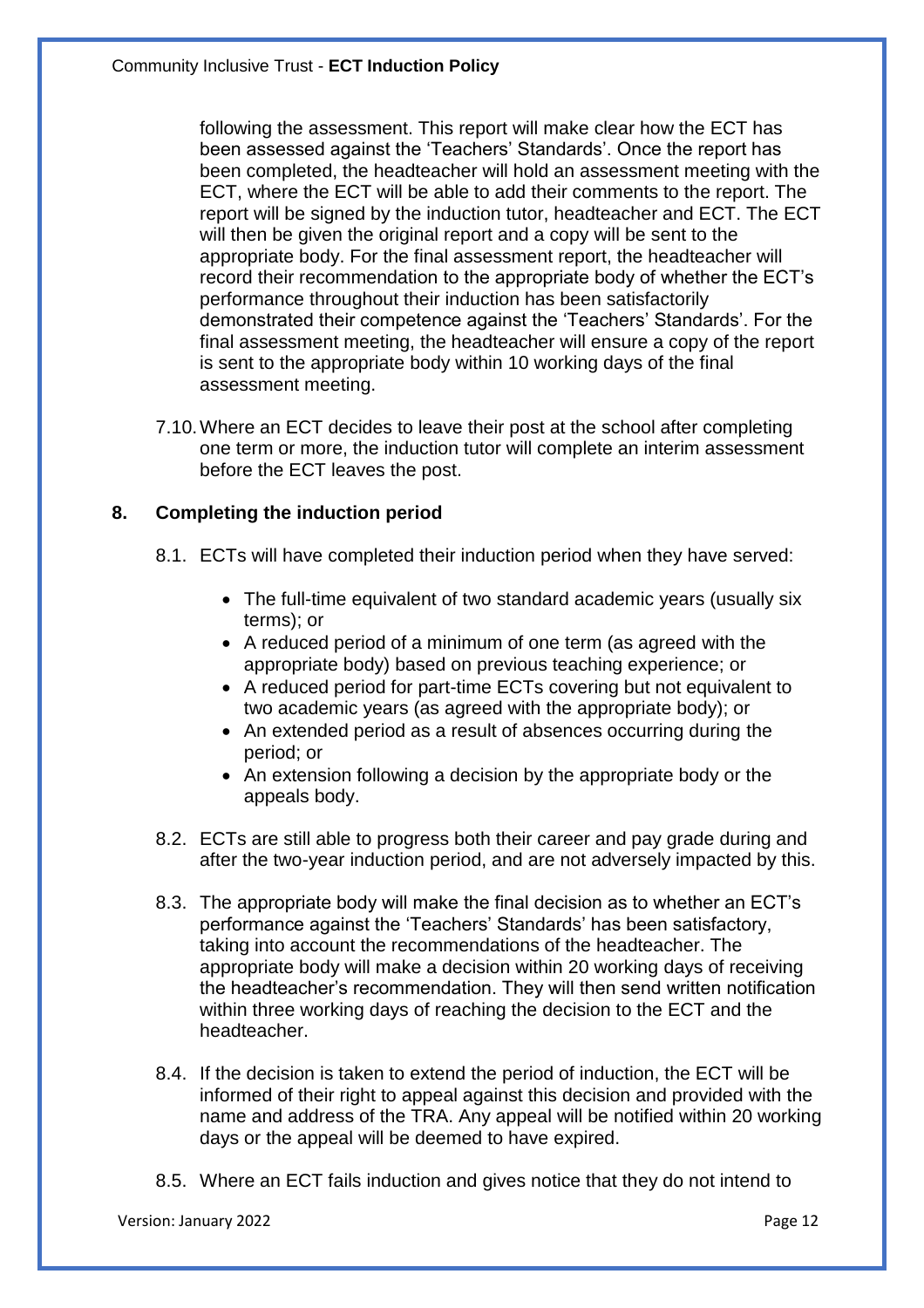exercise their right to appeal, or when the time limit for an appeal expires, the school will dismiss the ECT within 10 working days.

- 8.6. If the appeal is heard but not upheld, the school will dismiss the ECT within 10 days of receiving the outcome of the hearing. The ECT's name will then be held on the list of persons who have failed to satisfactorily complete an induction period by the TRA.
- 8.7. All records regarding ECTs will be kept in accordance with the Trust's Records Management Policy.
- 8.8. Assessment forms will be signed by the headteacher and submitted to the appropriate body in a timely manner. Assessment forms will be completed

### **9. Record Keeping**

- 9.1. at the end of each formal assessment period, stating the date an ECT's employment began, how much of the period has been completed, and any changes in work patterns and absences. Assessment reports will be retained for six years, as recommended by the DfE. ECTs will be advised by the school to retain their original copies of assessment reports.
- 9.2. The TRA keeps records of all submitted appeals and will be contacted as needed. The school will consult the Employer Access Online service for records of individuals who have passed or failed their induction.
- 9.3. Where an ECT has already completed part of their period of induction in another school, the headteacher will contact the ECT's previous appropriate body to obtain copies of any progress review records or assessment reports, including any interim reports. The headteacher will therefore establish how much required induction time remains for the ECT. The headteacher will also alert the ECT's new appropriate body of any concerns that were raised about the ECT's progress by previous employers, as necessary.

#### **10. Confidentiality**

- 10.1.The school will work with the appropriate body and the TRA to ensure that effective arrangements are in place to facilitate the protection and secure transfer of data related to ECT inductions.
- 10.2.The induction process and assessments will not be shared with others involved in the process and will be treated as confidential.
- 10.3.All ECTs will be made aware of who has been granted access to their assessments. The Trust Board can request termly general reports on the progress of an ECT but cannot automatically have access to this information. The only exception to this is when an ECT has a concern about an assessment, which would require the Trust Board to access the assessment forms to ensure the situation has been reviewed accordingly.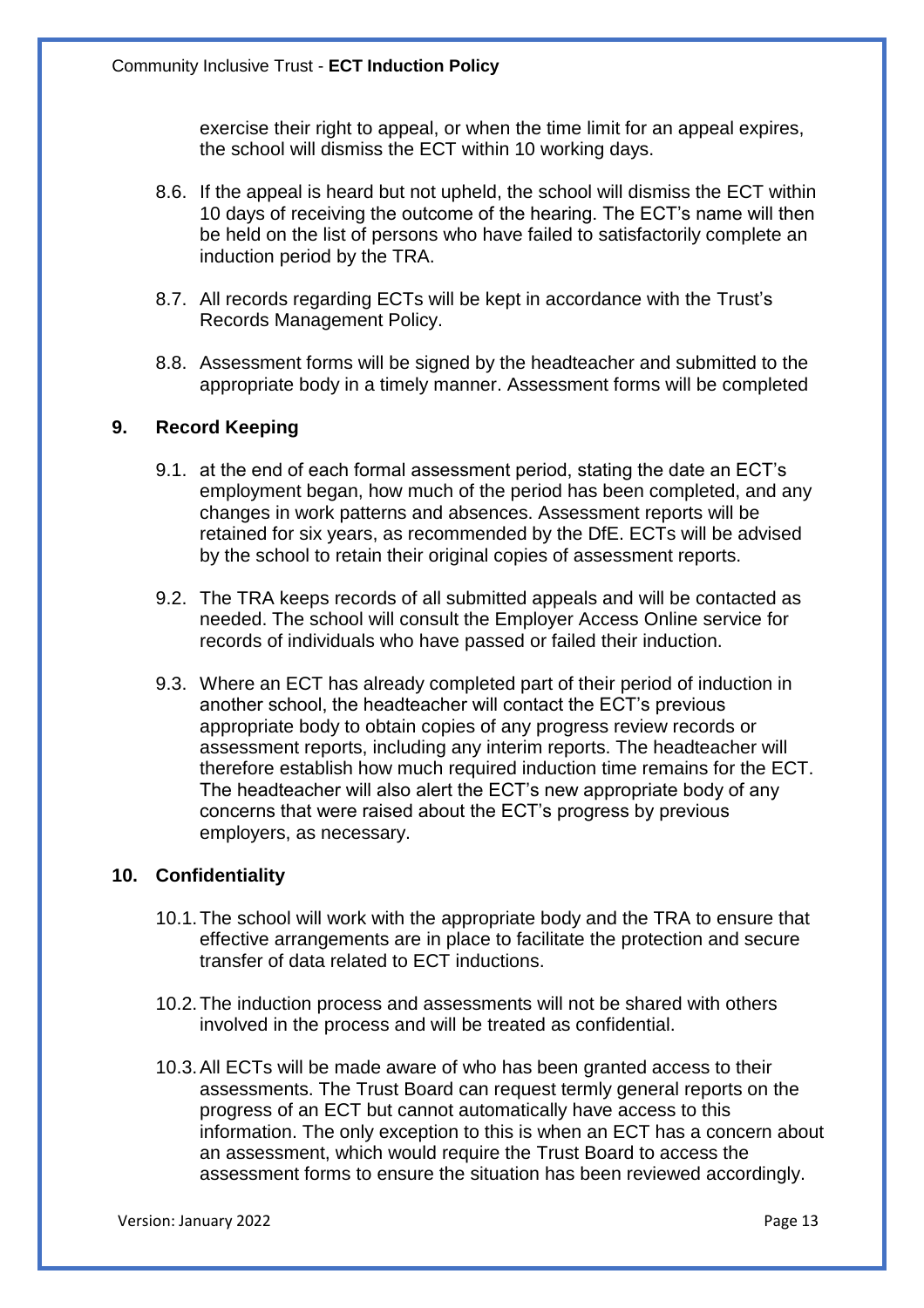### **11. Special Circumstances**

- 11.1.To recognise the experience of ECTs who already have significant experience teaching whole classes and working to the 'Teachers' Standards', appropriate bodies have discretion to reduce the length of the induction period to a minimum of one term; however, the ECT can still serve a full induction if they wish. The appropriate body also has discretion to reduce the prescribed induction period to a minimum of one term. When considering reducing an induction period, the appropriate body will consider advice from the headteacher and ensure the ECT is in agreement with the decision.
- 11.2.If an ECT is absent for a total of 30 days or more, the induction period will be extended by the aggregate of total days absent.
- 11.3.ECTs who take statutory maternity leave, statutory paternity leave, statutory adoption leave, shared parental leave or parental bereavement leave during their induction period may decide whether their induction should be extended accordingly to meet this purpose. Any outstanding assessments will not be made until the ECT returns to work and has had the opportunity to decide whether to extend induction. If an ECT chooses to extend their induction in these circumstances, the request will be granted. If an ECT chooses not to extend the induction period, their performance will still be assessed against the relevant standards.
- 11.4.The appropriate body has the option to extend the period after induction has been completed where it would be unreasonable to expect the ECT to have demonstrated satisfactory performance. Reasons for this may include illness, personal crisis, disability, a lack of support during induction, etc.
- 11.5.In circumstances where records have been lost due to an error or a data loss which is through no fault of the concerned teacher, the appropriate body has the discretion to decide if the ECT can be exempt from induction. The appropriate body will ensure that every avenue has been explored to recover the missing data or identify an audit trail before making such a decision. In reaching its decision, the appropriate body will consider the strength of evidence that an error has occurred or that records are missing or lost.
- 11.6.The appropriate body will also account for any evidence that the teacher has demonstrated they have performed satisfactorily against the relevant standards on the basis of evidence from the teacher's pervious performance management reviews, and where appropriate, the most recent performance management review statements.
- 11.7.For ECTs completing induction in more than one school simultaneously:
	- The separate contracts are added together to calculate the number of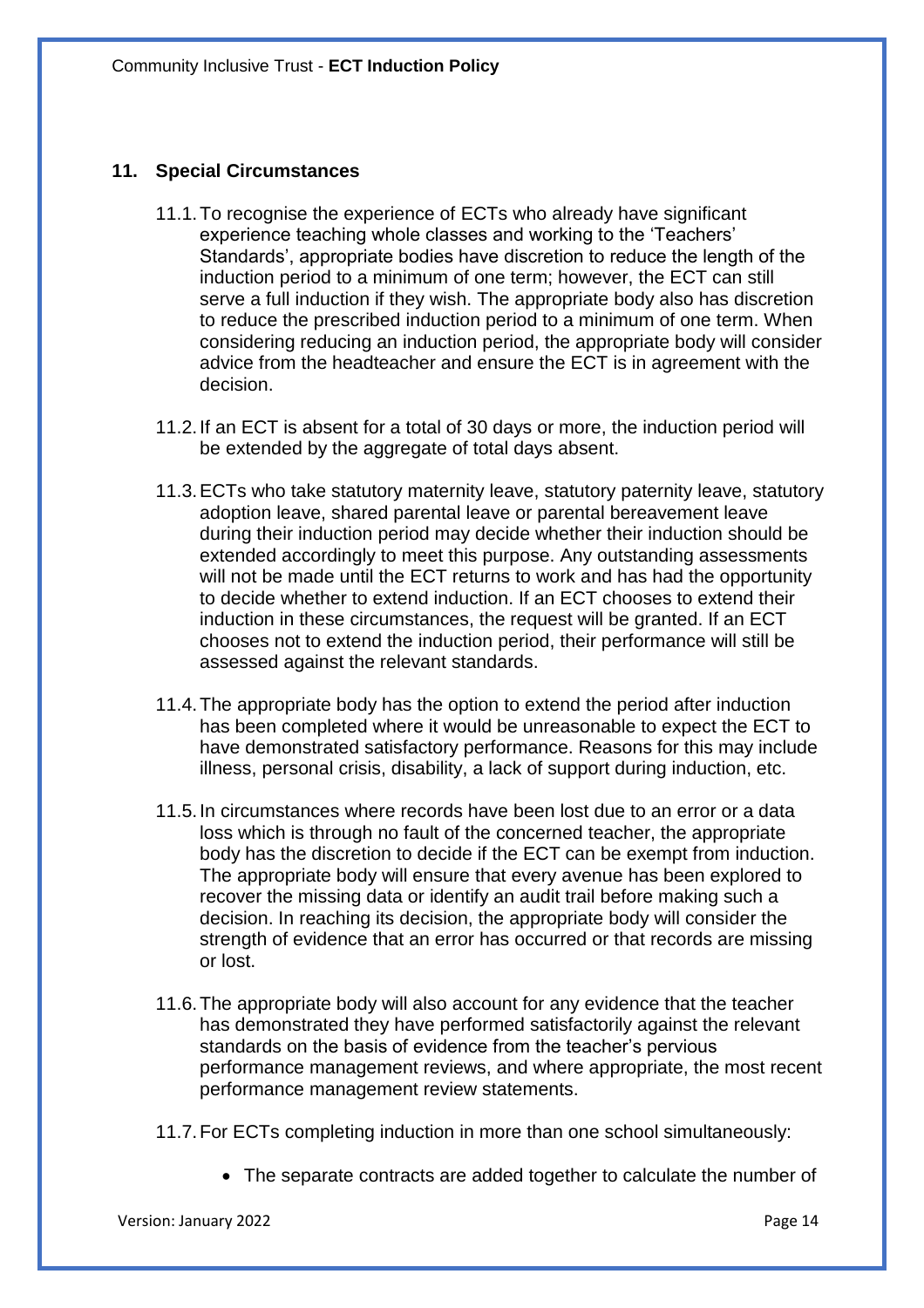days of the induction period; each contract must meet the minimum period criteria.

- One headteacher acts as the lead and will fulfil duties and responsibilities as outlined in this policy.
- One appropriate body will also take the lead in making the decision and is also responsible for gathering evidence from other appropriate bodies who are involved in the process.

# **12. Unsatisfactory Progress and Appeals**

- 12.1.Additional monitoring and support measures will be put in place when an ECT is not making satisfactory progress, such as holding meetings between the ECT and the headteacher, organising refresher training, and providing more guided supervision. The induction tutor will record unsatisfactory progress within progress review records and clearly outline the support plan in place. The induction tutor will notify the appropriate body of this determination and will share the support plan to be reviewed. The appropriate body and the headteacher will be satisfied that:
	- Areas of improvement have been correctly identified.
	- Appropriate objectives have been set to guide the ECT to perform against the relevant standards.
	- An effective support program is in place to help the ECT improve performance.
- 12.2.When there are still concerns about the ECT's progress following intervention, the headteacher will explain to the ECT the consequences of failure to complete the induction period satisfactorily, and discuss the following with them:
	- The identified weaknesses
	- The agreed objectives set in order to have them satisfactorily complete the induction to the required standards
	- Details of additional support put in place
	- Evidence used to inform the judgement
	- Details of the improvement plan for the next assessment period
- 12.3.If there are serious capability issues, capability procedures may be instigated before the end of the induction, which may lead to dismissal. This does not prevent them from completing their induction at another school.
- 12.4.If the ECT has had their induction extended or has failed it, the appropriate body will inform the ECT of their right to appeal and the time limit for doing so.

#### **13. Monitoring and Review**

13.1.This policy will be reviewed annually.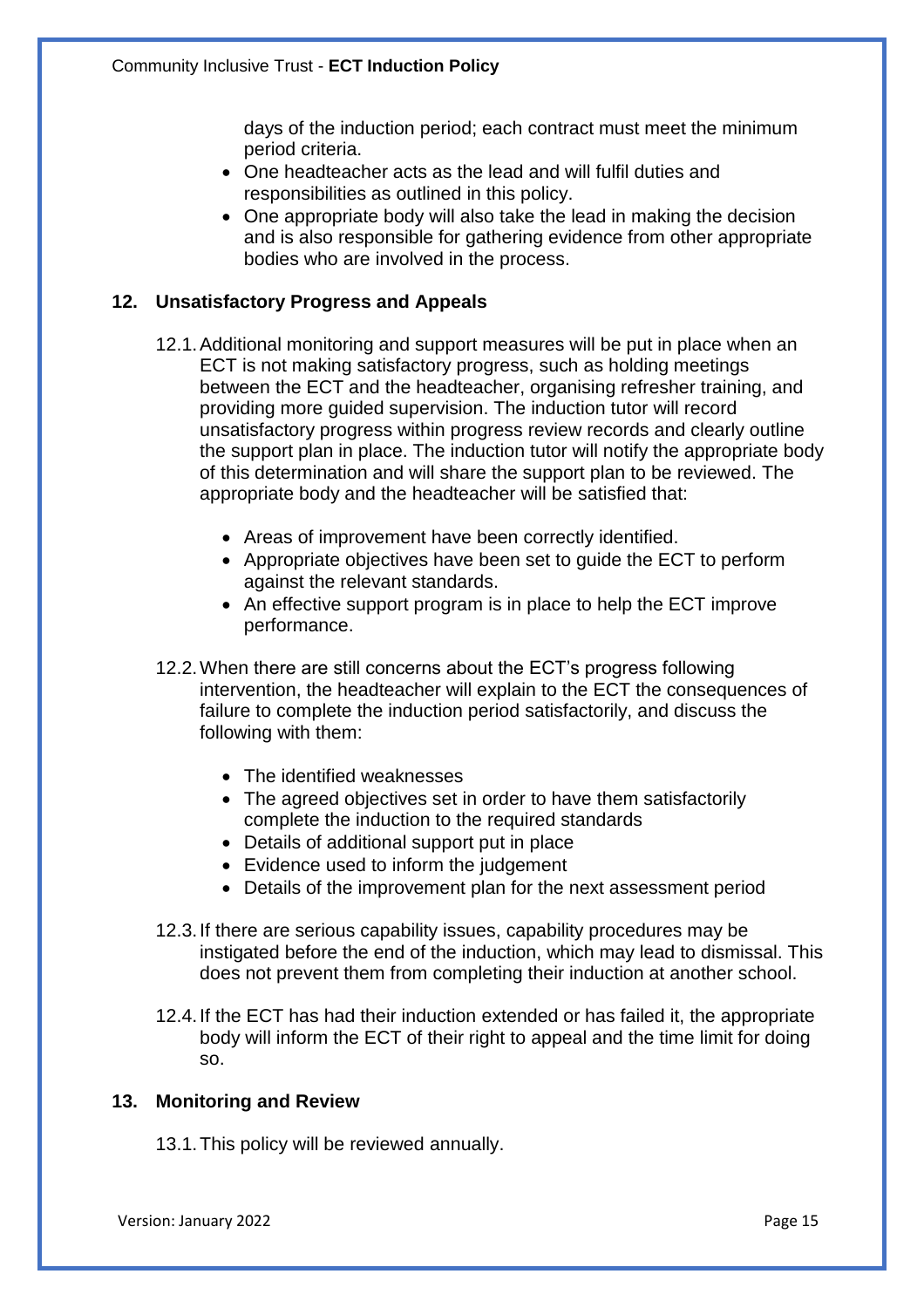Community Inclusive Trust - **ECT Induction Policy**

13.2.Any changes to this policy will be communicated to all employees.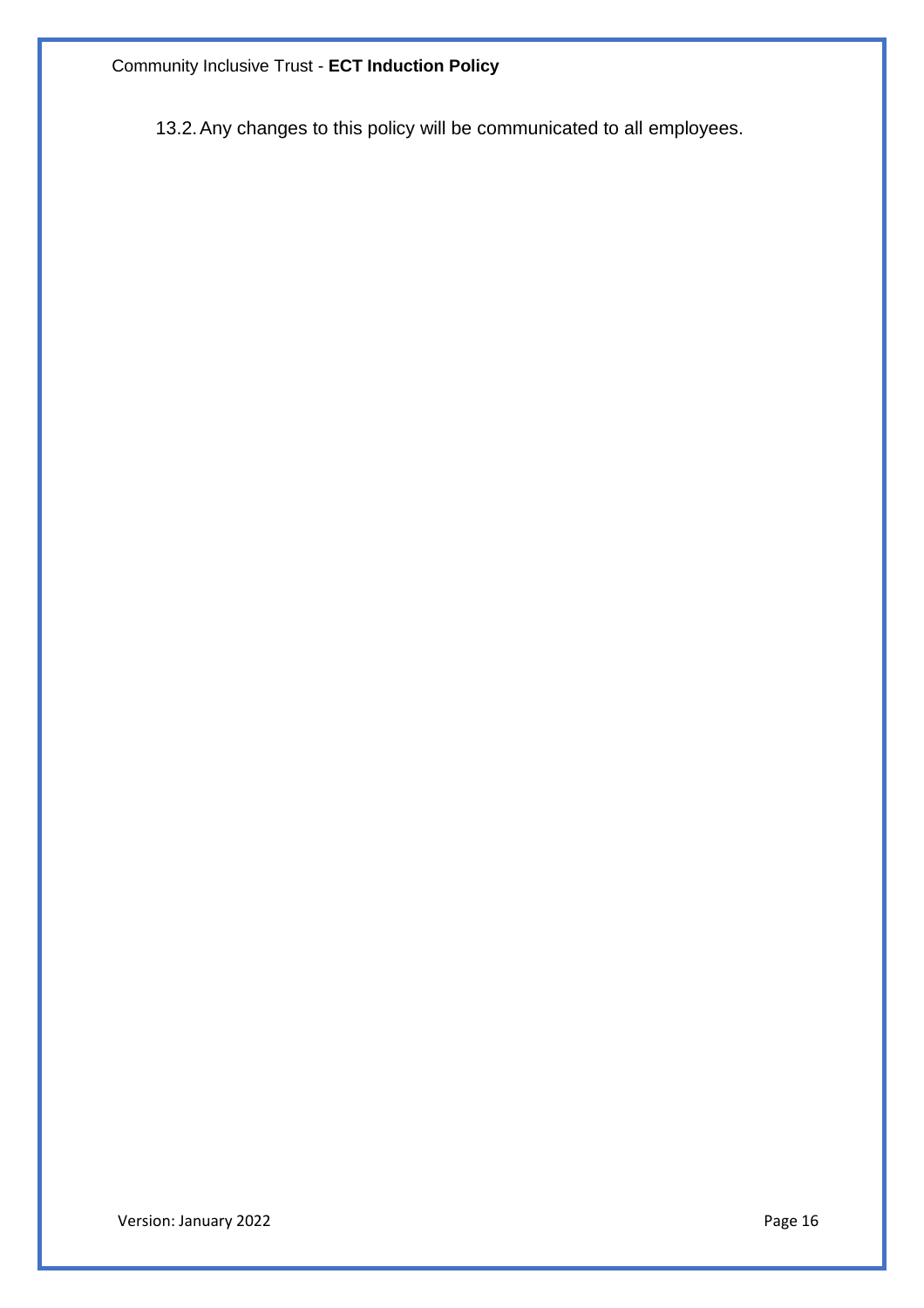# **Appendix A**

# **Exemptions**

The following lists where a qualified teacher may be employed by the school without having satisfactorily completed an induction period:

| <b>Exemption</b>                                                                                                        | <b>Explanation</b>                                                                                                                                                                                                                                                                      |
|-------------------------------------------------------------------------------------------------------------------------|-----------------------------------------------------------------------------------------------------------------------------------------------------------------------------------------------------------------------------------------------------------------------------------------|
| A person who was already a qualified<br>teacher on 7 May 1999.                                                          | A teacher who gained QTS on or before<br>7 May 1999 (even if they did not take up their<br>first post until after September 1999).                                                                                                                                                      |
| A person currently undertaking a period of<br>induction.                                                                | A teacher who is serving their induction period<br>in a permitted setting, including periods which<br>have been extended (including those who<br>have completed an induction period in<br>England or Wales and are awaiting the<br>decision of the appropriate body).                   |
| A person waiting for the outcome of an<br>appeal having not performed satisfactorily<br>against the relevant standards. | A teacher who is waiting for the outcome of an<br>appeal against a decision that they have failed<br>to perform satisfactorily against the relevant<br>standards.                                                                                                                       |
| A person employed on a short-term supply<br>basis, without undertaking induction.                                       | A teacher who is employed as a short-term<br>supply teacher (working periods of less than<br>one term). This can only be done for five years<br>after the date of award of QTS.                                                                                                         |
| A person employed part-time as a supply<br>teacher whilst also undertaking induction.                                   | A teacher who is employed as a short-term<br>supply teacher on a part-time basis but who is<br>concurrently serving induction. Please note<br>that the five-year limit (see above) does not<br>apply to teachers in this situation.                                                     |
| A person who has satisfactorily completed<br>induction, probation, or the equivalent in<br>certain other countries.     | The countries are Wales, Scotland, Northern<br>Ireland, Gibraltar, Jersey, Guernsey, Isle of<br>Man, and Ministry of Defence (MoD) Schools<br>in Germany or Cyprus (these are known as<br>MoD Schools, and were formally known as<br>Service Children's Education (or SCE)<br>Schools). |
| A person who trained in England, and then<br>subsequently first worked as a teacher in<br>Wales (before 2003).          | A teacher who gained QTS in England on or<br>after 7 May 1999 but before 1 April 2003, and<br>who, subsequently, took up their first post in<br>Wales and who has served at least two terms<br>towards their induction.                                                                 |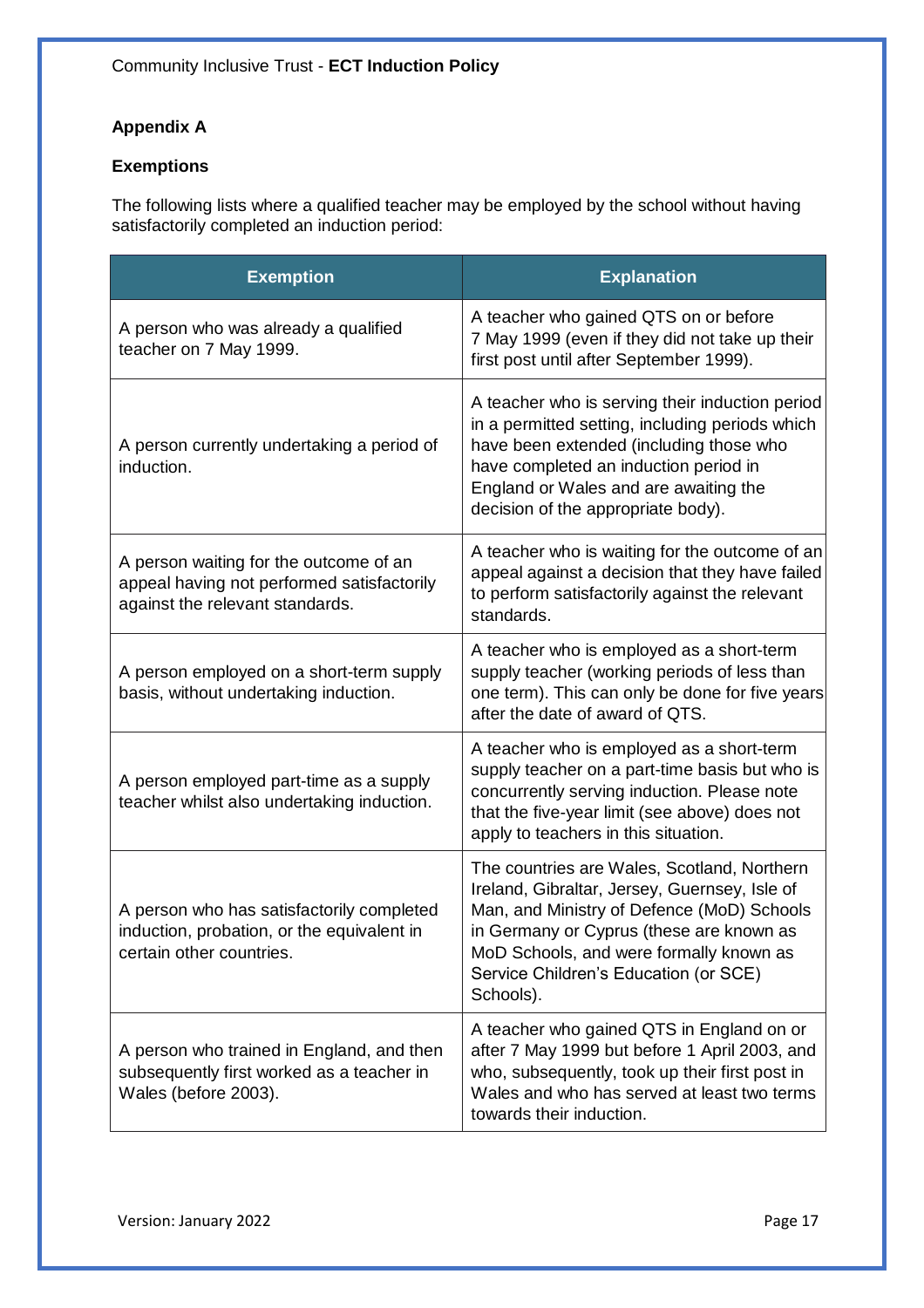| <b>Exemption</b>                                                                                                                                                                                                                                                                                                                                                 | <b>Explanation</b>                                                                                                                                                                                                                                                                                                                                                                                                                                                                                                                                                                                                   |
|------------------------------------------------------------------------------------------------------------------------------------------------------------------------------------------------------------------------------------------------------------------------------------------------------------------------------------------------------------------|----------------------------------------------------------------------------------------------------------------------------------------------------------------------------------------------------------------------------------------------------------------------------------------------------------------------------------------------------------------------------------------------------------------------------------------------------------------------------------------------------------------------------------------------------------------------------------------------------------------------|
| A person from the European Economic Area<br>(EEA) (who falls within Part 2 and Chapters<br>1, 2 and 4 of Part 3 of the European<br>Communities (Recognition of Professional<br>Qualifications) Regulations 2015, including<br>where the person is entitled to partial access<br>to the profession of school teacher by virtue<br>of Part 1 of those Regulations. | A teacher from the EEA who has applied<br>successfully to the Teaching Regulation<br>Agency, for QTS, or a teacher from the EEA<br>who has declared successfully to the<br>Teaching Regulation Agency, to work in<br>England on a temporary basis, or teachers<br>who have been granted partial access to the<br>teaching profession in accordance with Part<br>1 of the European Union (Recognition of<br><b>Professional Qualifications) Regulations</b><br>2015, namely SEND teachers who are<br>qualified only to teach pupils in SEND<br>specialist schools and specialist units within<br>mainstream settings. |
| A person who became a qualified teacher by<br>virtue of regulation 5 of, and paragraph 12 of<br>Schedule 2 to, the 2003 Qualification<br>Regulations, i.e. certain teachers who gained<br>QTS whilst working in an independent<br>school.                                                                                                                        | A teacher who has been judged by the<br>TRA as meeting the specified QTS standards,<br>whilst working in an independent school,<br>where the ECT must have:<br>Been employed by an independent school<br>$\bullet$<br>before 1989; and<br>Gained a specified qualification before<br>$\bullet$<br>1974 or 1989 (dependent upon the type of<br>qualification); and<br>Been employed in an independent school<br>٠<br>at the time of recommendation, and the<br>recommendation must have taken place<br>prior to September 2004.                                                                                       |
| A qualified overseas-trained teacher from<br>Australia, Canada, New Zealand,<br>or the United States of America.                                                                                                                                                                                                                                                 | Teachers who have successfully completed<br>a programme of professional training for<br>teachers in Australia, Canada, New Zealand<br>or the USA and who have successfully<br>completed or satisfied any additional<br>conditions required in order to be employed<br>as a qualified teacher on a permanent basis<br>in government-funded schools in that<br>country; and who is not the subject of any<br>decision or pending proceedings that may<br>restrict that person's eligibility to teach in that<br>country.                                                                                               |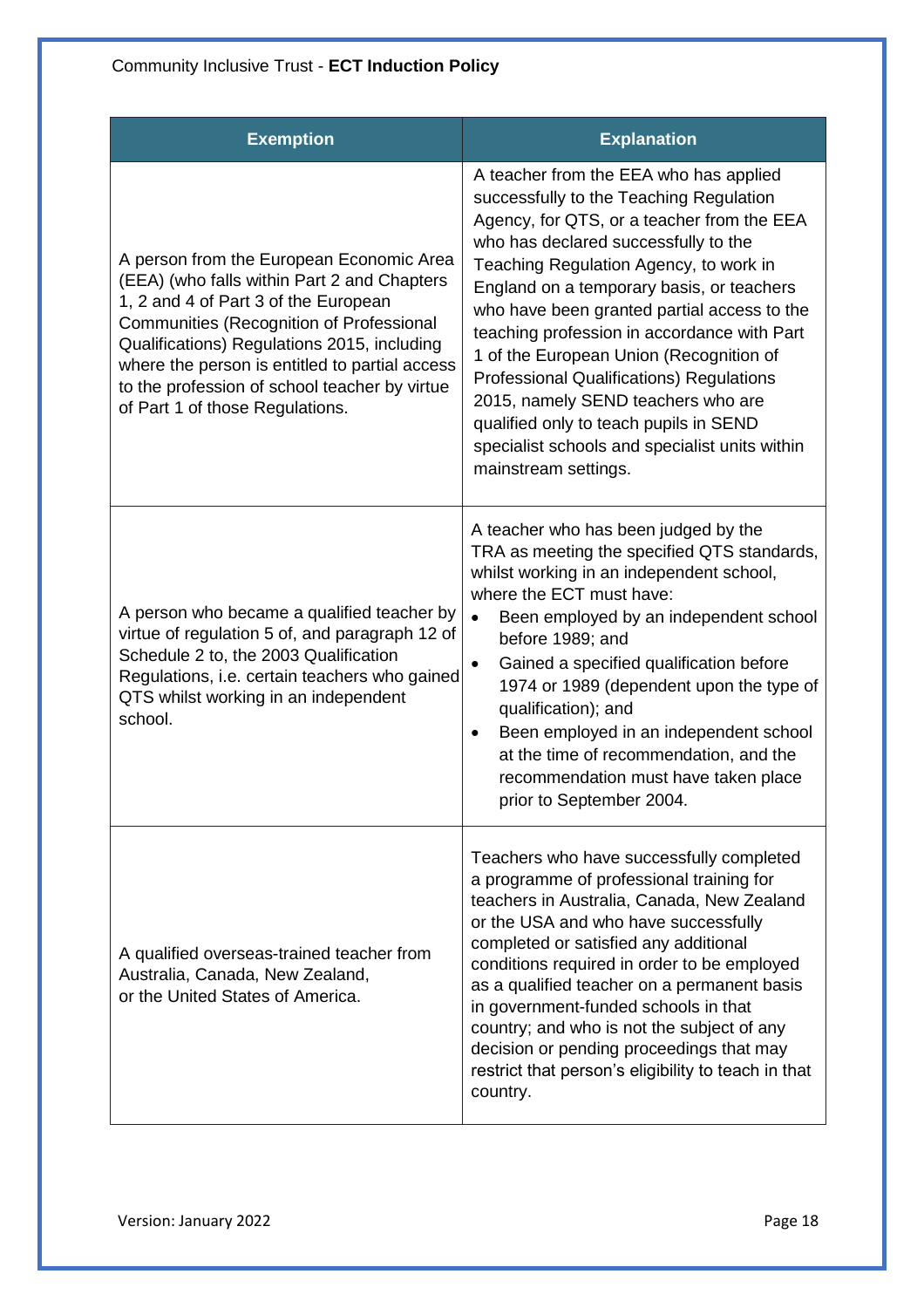| <b>Exemption</b>                                                                                                                                                                                                                                              | <b>Explanation</b>                                                                                                                                                                                                                                                                                                                                                                                                                                                                                                                                   |
|---------------------------------------------------------------------------------------------------------------------------------------------------------------------------------------------------------------------------------------------------------------|------------------------------------------------------------------------------------------------------------------------------------------------------------------------------------------------------------------------------------------------------------------------------------------------------------------------------------------------------------------------------------------------------------------------------------------------------------------------------------------------------------------------------------------------------|
| An overseas-trained teacher (OTT), from                                                                                                                                                                                                                       | An overseas-trained teacher (from outside the                                                                                                                                                                                                                                                                                                                                                                                                                                                                                                        |
| outside the EEA, who has gained QTS and                                                                                                                                                                                                                       | EEA) with at least two years' experience, who                                                                                                                                                                                                                                                                                                                                                                                                                                                                                                        |
| was successfully assessed against the                                                                                                                                                                                                                         | has obtained QTS and who has been                                                                                                                                                                                                                                                                                                                                                                                                                                                                                                                    |
| relevant standards as these would apply at                                                                                                                                                                                                                    | assessed against the relevant standards for                                                                                                                                                                                                                                                                                                                                                                                                                                                                                                          |
| the end of induction.                                                                                                                                                                                                                                         | the purposes of induction.                                                                                                                                                                                                                                                                                                                                                                                                                                                                                                                           |
| Scottish- or Northern Irish-trained teachers                                                                                                                                                                                                                  | Teachers who trained in Scotland or                                                                                                                                                                                                                                                                                                                                                                                                                                                                                                                  |
| employed in England on or before 7 May                                                                                                                                                                                                                        | Northern Ireland and who were employed as                                                                                                                                                                                                                                                                                                                                                                                                                                                                                                            |
| 1999.                                                                                                                                                                                                                                                         | teachers in England before 7 May 1999.                                                                                                                                                                                                                                                                                                                                                                                                                                                                                                               |
| A person who became a qualified teacher<br>virtue of regulation 5 of, and paragraph 13 of<br>Schedule 2 to, the 2003 Qualification<br>Regulations, i.e. certain teachers who gained<br>QTS whilst working in an FE school or as an<br>instructor in a school. | A teacher who has been judged by the<br>TRA as performing satisfactorily against the<br>relevant standards, whilst working in a FE<br>school or as an instructor in a school where<br>the ECT must have:<br>Been employed by an FE school before<br>1989; and<br>Gained a specified qualification before<br>$\bullet$<br>1974 or 1989 (dependent upon the type of<br>qualification); and<br>Been employed in an FE school at the time<br>$\bullet$<br>of recommendation, and the<br>recommendation must have taken place<br>prior to September 2004. |
| A person who has been awarded qualified<br>teacher learning and skills status:<br>On or before 31st October 2014, by<br>the Institute for Learning; or<br>On or after 1st November 2014, by<br>the Education and Training<br>Foundation                       | Teachers who have been awarded Qualified<br>Teacher in Learning and Skills (QTLS) Status<br>by the Society for Education (SET) (formerly<br>the Institute for Learning - IfL) and who hold<br>active membership with the SET.                                                                                                                                                                                                                                                                                                                        |
| Completed a course of ITT in Wales before                                                                                                                                                                                                                     | A teacher who completed a course of initial                                                                                                                                                                                                                                                                                                                                                                                                                                                                                                          |
| September                                                                                                                                                                                                                                                     | teacher training in Wales before September                                                                                                                                                                                                                                                                                                                                                                                                                                                                                                           |
| 2003.                                                                                                                                                                                                                                                         | 2003.                                                                                                                                                                                                                                                                                                                                                                                                                                                                                                                                                |